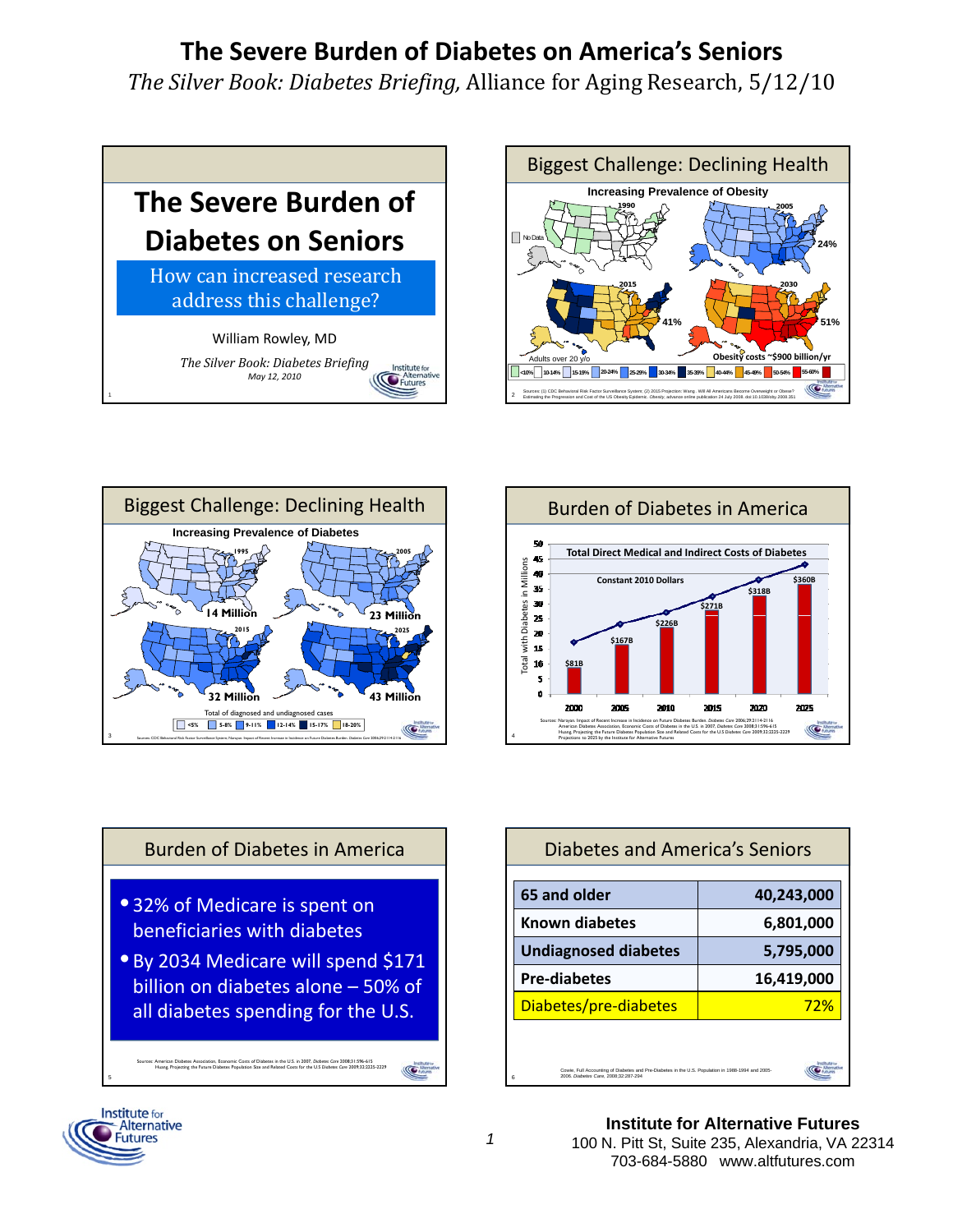*The Silver Book: Diabetes Briefing,* Alliance for Aging Research, 5/12/10

8

| Diabetes and America's Seniors                                                                                                            |                   |
|-------------------------------------------------------------------------------------------------------------------------------------------|-------------------|
| 65 and older                                                                                                                              | 40,243,000        |
| <b>Known diabetes</b>                                                                                                                     | 6,801,000         |
| <b>Undiagnosed diabetes</b>                                                                                                               | 5,795,000         |
| <b>Pre-diabetes</b>                                                                                                                       | <u>16,419,000</u> |
| <b>Must find these:</b>                                                                                                                   | 22,214,000        |
|                                                                                                                                           |                   |
| Cowie, Full Accounting of Diabetes and Pre-Diabetes in the U.S. Population in 1988-1994 and 2005-<br>2006. Diabetes Care. 2008:32:287-294 |                   |

#### Diabetes and America's Seniors • Over half our seniors have diabetes or pre‐diabetes and don't know it • For many it is already causing damage to the eyes, kidneys, and heart • Early diagnosis and treatment ■ Reduce severe vision loss 50-60% ■ Reduce amputations 45-85%

■ Reduce kidney disease 30-70%

U.S. Department of Health and Human Services, National Diabetes Statistics, 2007

**COMME** 











**Institute for Alternative Futures**  100 N. Pitt St, Suite 235, Alexandria, VA 22314 703-684-5880 www.altfutures.com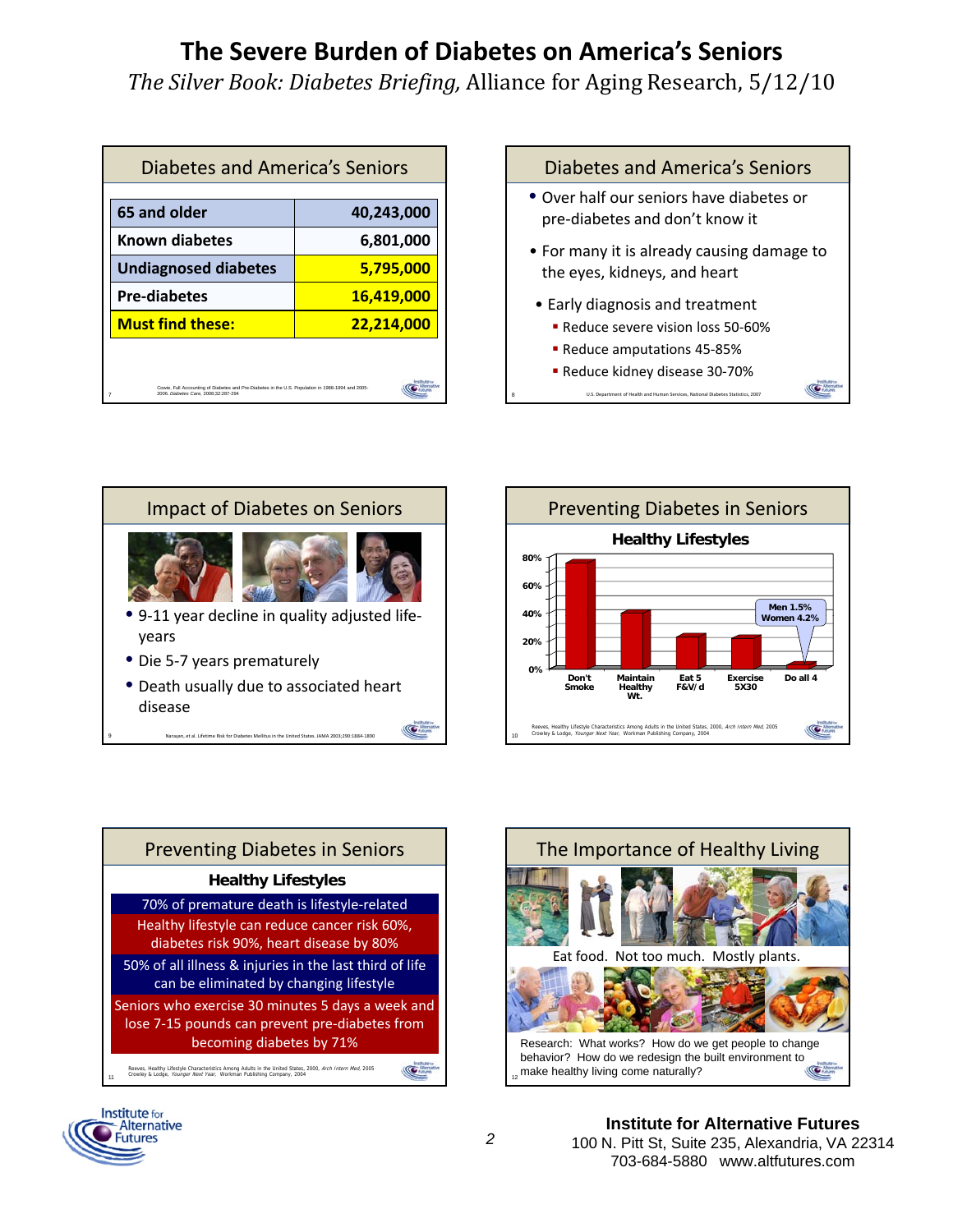*The Silver Book: Diabetes Briefing,* Alliance for Aging Research, 5/12/10













**Institute for Alternative Futures**  100 N. Pitt St, Suite 235, Alexandria, VA 22314 703-684-5880 www.altfutures.com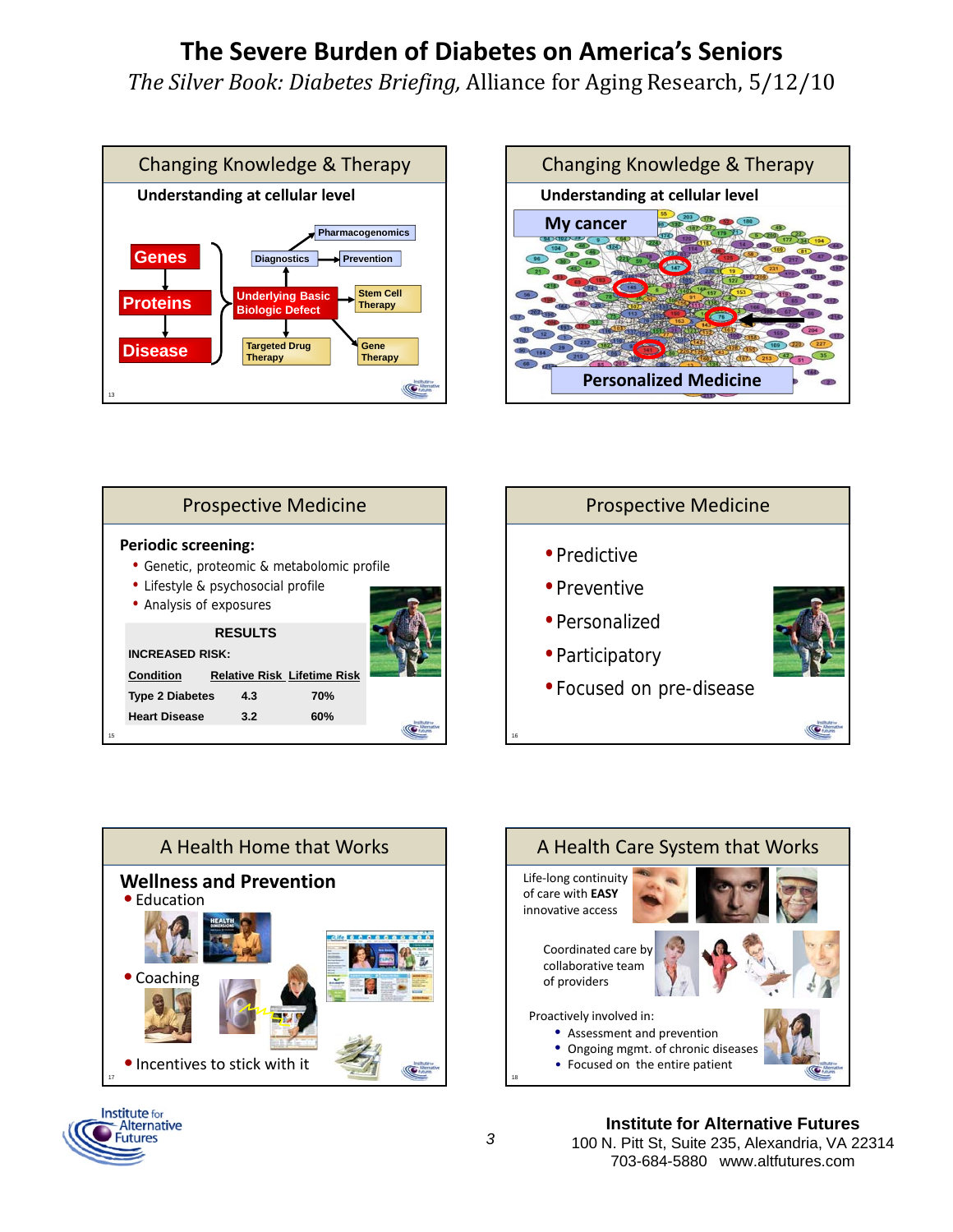*The Silver Book: Diabetes Briefing,* Alliance for Aging Research, 5/12/10















**Institute for Alternative Futures**  100 N. Pitt St, Suite 235, Alexandria, VA 22314 703-684-5880 www.altfutures.com